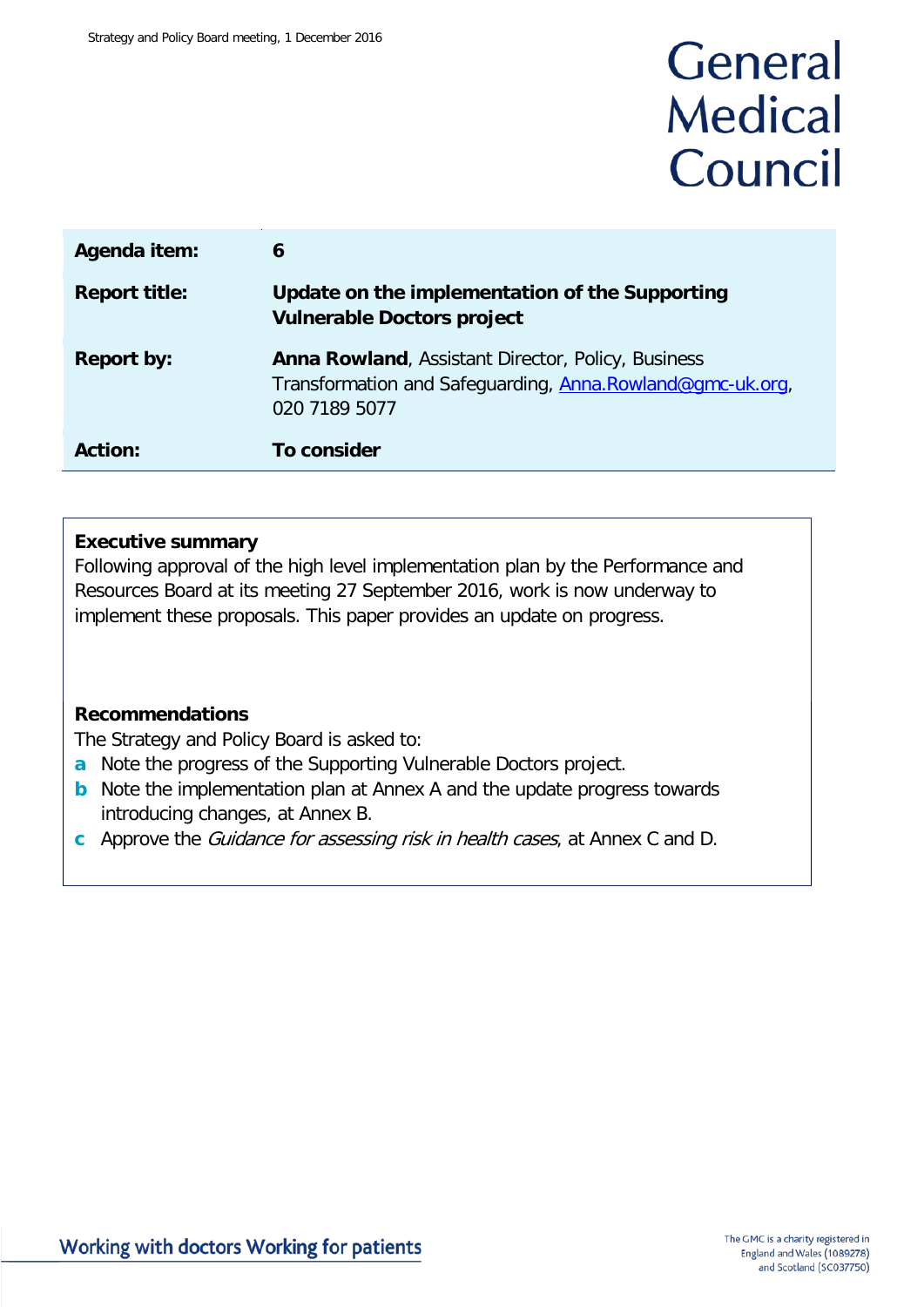### **Background**

**1** In September 2015 we asked Professor Louis Appleby, a leading mental health expert, to oversee a fundamental review of the impact of our process on vulnerable doctors with a particular focus on doctors with health problems and help us develop proposals for improvement. These proposals were signed off by the Strategy and Policy Board in July 2016 and a subsequent high level implementation plan was approved by the Performance and Resources Board in September 2016. A copy of this implementation plan can be found at Annex A.

### Progress to date

- **2** Following approval of the high level implementation plan the main focus of the project team has been on implementation of the proposals classified as 'short term'. Significant progress has been made towards introducing the changes by the end of the year. An update on the progress against each of these is attached at Annex B. The Guidance for assessing risk in health cases has now been amended and a tracked changes version is attached at Annex C with a clean version at Annex D.
- **3** Work has also started to develop some of the medium term proposals that are due to be implemented mid-2017. The bulk of the activity so far has focussed on the establishment of a Specialist Investigation Team to handle cases that involve concerns about a doctor's health, changes to enable a Single Point of Contact for doctors with health concerns and completing a Tone of Voice review of the correspondence we send out to doctors with health concerns. We have held workshops to clarify the role of the specialist team, the types of cases that they will take and the resource required to manage those cases. We have submitted draft Siebel requirements to SAP and have started to identify training requirements for Investigation Officers who will work in that team.

### Next steps

**4** Our priority is to deliver the short term proposals by the end of the year and we are on track to do so. Planning on a number of the medium term proposals will continue in parallel.

### Equality and diversity considerations

**5** These proposals were developed in conjunction with Professor Appleby, a mental health expert, and are designed to reduce the impact of the process on vulnerable doctors, including those with health disabilities protected by equality legislation.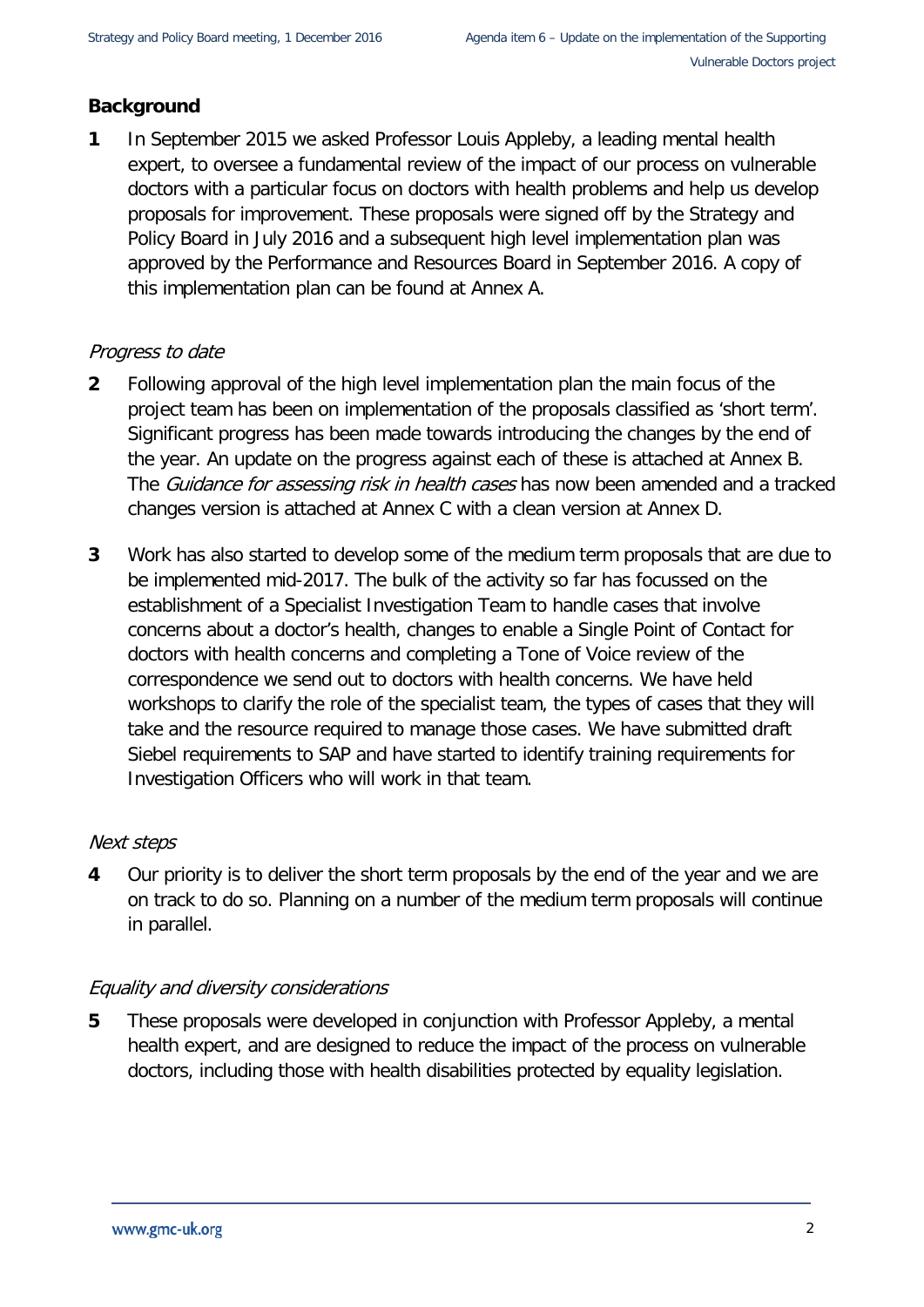**6 – Update on the implementation of the Supporting Vulnerable Doctors project**

General **Medical** Council

**6 - Annex A**

**High level implementation plan**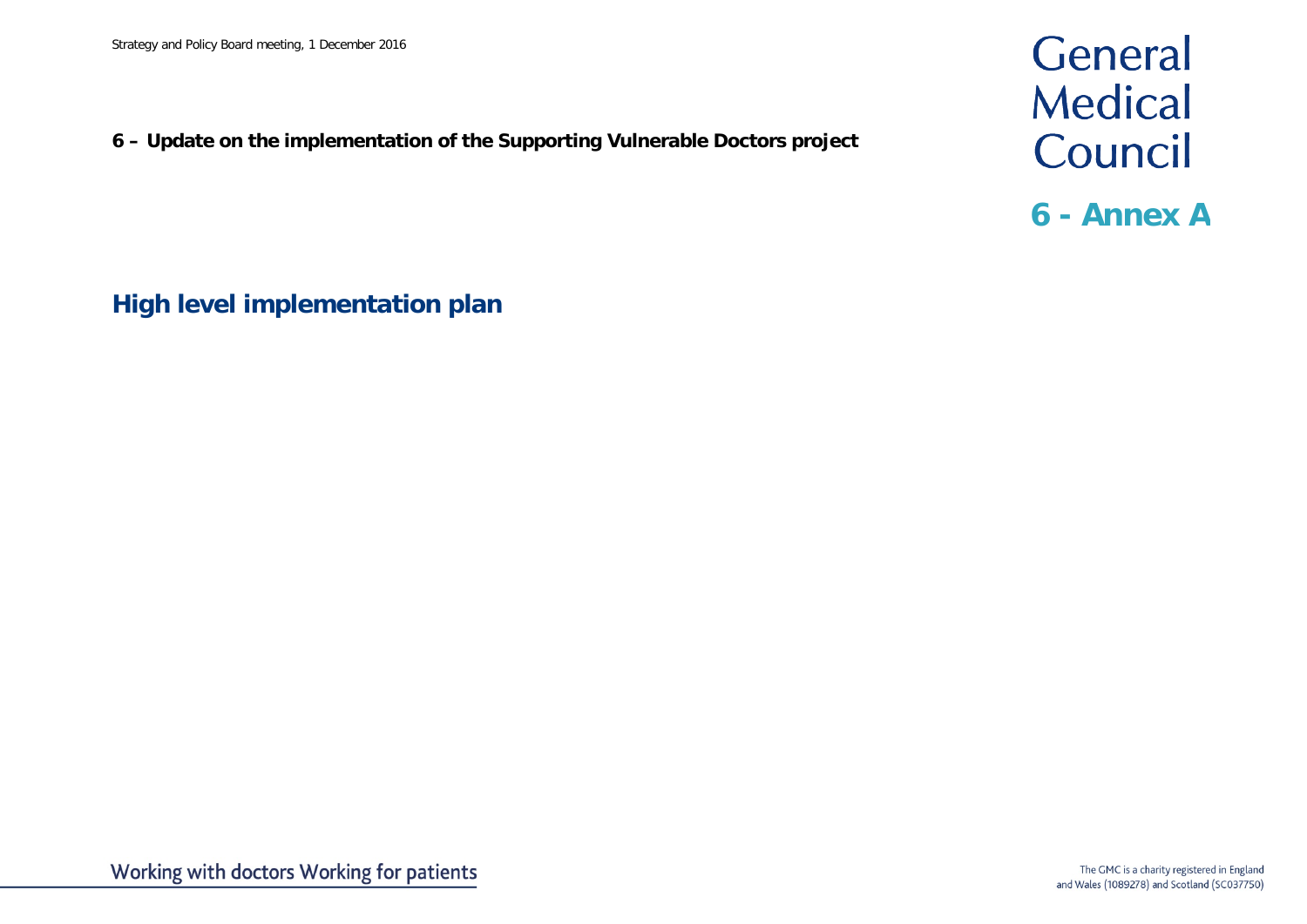| <b>Guidance</b><br><b>Amending 'Guidance</b><br>for decision makers on<br>assessing risk in<br>health cases'<br><b>Guidance</b><br><b>Providing guidance for</b><br>staff on signs a doctor<br>may be unwell                                                        | <u>Greater specialist</u><br>coordination:<br><b>Access for GMC staff</b><br>to psychiatric advice<br>about a doctor's<br>health during an<br>investigation<br><b>Greater specialist</b><br>coordination<br><b>Specialist GMC health</b><br>investigators<br><b>Greater specialist</b><br>coordination<br><b>Single point of contact</b><br>for health cases<br><b>Greater specialist</b><br>coordination<br><b>Tone of voice review</b><br>of health<br>correspondence | <b>Swifter, more sensitive</b><br>and consensual process<br><b>Moving to consensual</b><br>undertakings quickly<br><b>Communication</b><br><b>Speeding up</b><br>notification to doctors<br>about the outcome of<br>an investigation<br><b>Communication</b><br><b>Investigation officer</b><br>co-ordinating all GMC<br>correspondence (all<br>cases)<br><b>Communication</b><br><b>Explore mechanisms</b><br>to explain the impact<br>of conditions/<br>undertakings | <b>Communication</b><br><b>Direct early</b><br>communication about<br>case/process (all<br>cases)<br><b>Fewer health reports</b><br><b>Explore reducing the</b><br>number of health<br>reports and if<br>legislative change is<br>required<br><b>Consent in more cases</b><br><b>We have sought</b><br>legislation for greater<br>powers to agree<br>consensual<br>arrangements | <b>Monitoring</b><br>restrictions<br><b>Embedding the</b><br><b>Appleby principles in</b><br>our approach to<br>monitoring doctors,<br>including an enhanced<br>role for medical<br>supervisors in<br>monitoring<br>restrictions | <b>Short term</b><br><b>Short/Medium term (mid 2017)</b><br>Medium/Long term (Jan 2018)<br>Long term $(2018+)$<br><b>Advice</b><br><b>Access for MPTS staff</b><br>to psychiatric advice<br>about unwell doctors<br>during hearings            |
|---------------------------------------------------------------------------------------------------------------------------------------------------------------------------------------------------------------------------------------------------------------------|-------------------------------------------------------------------------------------------------------------------------------------------------------------------------------------------------------------------------------------------------------------------------------------------------------------------------------------------------------------------------------------------------------------------------------------------------------------------------|------------------------------------------------------------------------------------------------------------------------------------------------------------------------------------------------------------------------------------------------------------------------------------------------------------------------------------------------------------------------------------------------------------------------------------------------------------------------|---------------------------------------------------------------------------------------------------------------------------------------------------------------------------------------------------------------------------------------------------------------------------------------------------------------------------------------------------------------------------------|----------------------------------------------------------------------------------------------------------------------------------------------------------------------------------------------------------------------------------|------------------------------------------------------------------------------------------------------------------------------------------------------------------------------------------------------------------------------------------------|
| Triage                                                                                                                                                                                                                                                              |                                                                                                                                                                                                                                                                                                                                                                                                                                                                         | <b>Investigations/Case Review Team</b>                                                                                                                                                                                                                                                                                                                                                                                                                                 |                                                                                                                                                                                                                                                                                                                                                                                 | Monitoring                                                                                                                                                                                                                       | <b>MPTS Hearing</b>                                                                                                                                                                                                                            |
| <b>Avoiding unnecessary</b><br><b>Complaints form</b><br>investigation<br><b>Review the</b><br><b>Undertake more</b><br>information in the<br><b>Provisional Enquiries -</b><br>online complaints<br>including obtaining<br>form<br>specialist psychiatric<br>input | <b>Faster investigation</b><br><b>Frontloading the</b><br>investigation process                                                                                                                                                                                                                                                                                                                                                                                         | <b>Swifter, more sensitive</b><br>and consensual process<br><b>Sharing health</b><br>assessment reports<br>where opinions differ<br><b>Swifter, more sensitive</b><br>and consensual process<br><b>Pausing the</b><br>investigation whilst a<br>doctor gets treatment<br>in some cases (with<br>interim protection<br>where necessary)                                                                                                                                 | <b>More support during</b><br>investigation:<br><b>Investigation staff to</b><br>actively promote<br><b>Doctor Support</b><br><b>Service</b><br><b>More support during</b><br>investigation:<br><b>Exploring single point</b><br>of contact for all<br>doctors                                                                                                                  | <b>Monitoring</b><br>restrictions<br><b>Develop quidance for</b><br>medical supervisors<br>who do not believe<br>that a doctor is<br>receiving appropriate<br>treatment                                                          | <b>Hearing support</b><br><b>MPTS staff to actively</b><br><b>promote Doctor</b><br><b>Support Service and</b><br><b>Telephone Advice Line</b><br><b>Hearing support</b><br><b>Trained MPTS staff to</b><br>support doctors<br>during hearings |

Meet with Royal Colleges of Psychiatrists and GP's and the Faculty of Occupational Medicine to explore ways of making a senior medical appointment Develop guidance for staff for staff on handling interactions with doctors who have expressed suicidal thoughts to ensure we act quickly, compassionately and appropriately Review our publication and disclosure arrangements for sanctions and warnings (including concerns relating to adverse mental health) Raise awareness of our approach to fitness to practise and tackle misconceptions (myth busting) Seek improvements to our access to information about the cause of doctor deaths during and after being in the fitness to practise process Local procedures: Further work with Responsible Officers to ensure that referrals are appropriate Make mental health safety a strand that runs throughout the way the GMC performs it role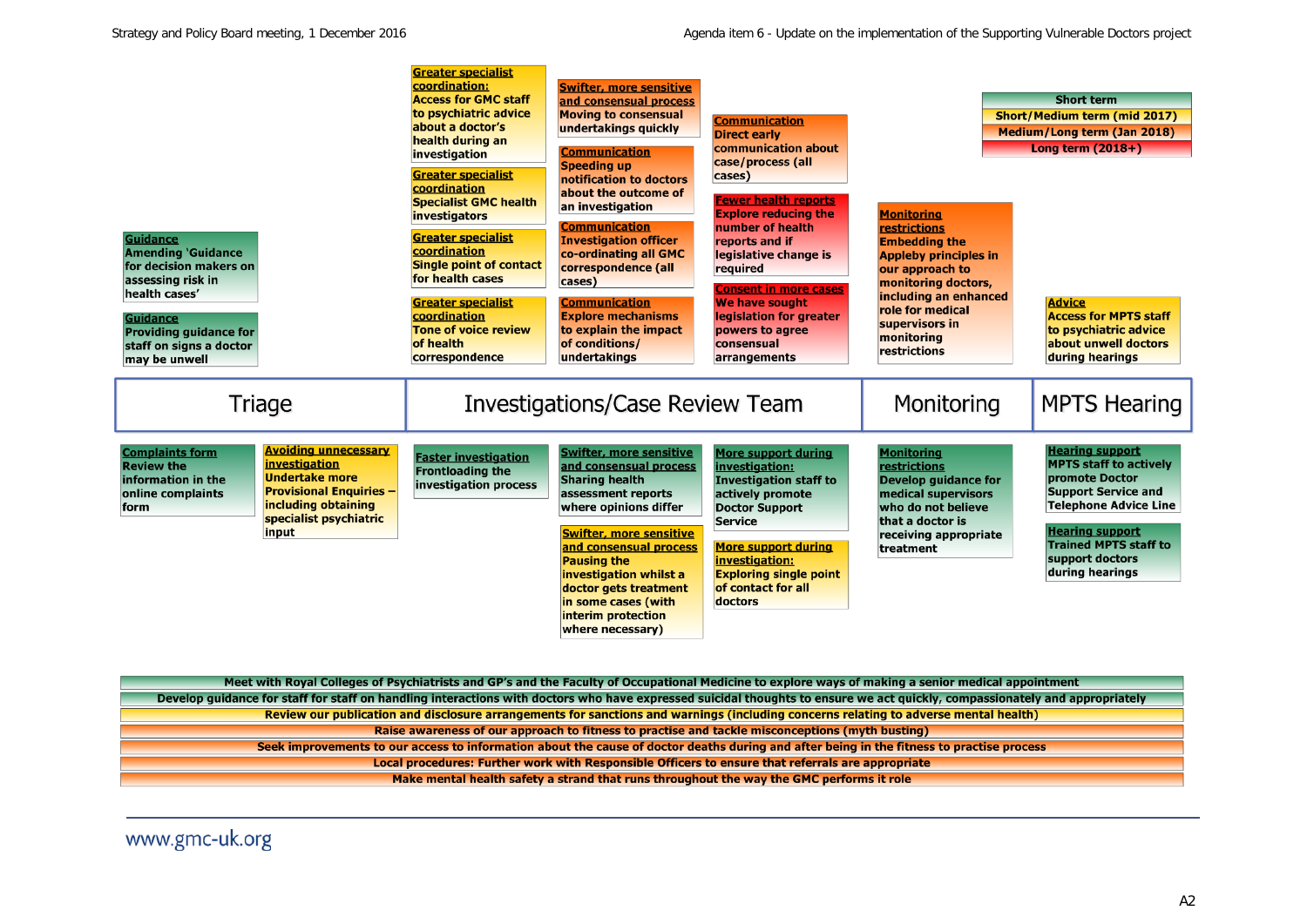# General **Medical** Council

### **6 – Update on progress of the Supporting Vulnerable Doctors progject**

# **6 – Annex B**

## **Update on progress of 'short term' work streams**

#### Amend 'Guidance for assessing risk in health cases'

**1** This guidance has now been re-drafted and is attached at Annex C.

#### Provide 'Guidance for staff on signs that a doctor may be unwell'

**2** A scoping document has been produced highlighting the key areas for the new guidance to focus on. Drafting is now underway with the view to having the content completed by the end of 2016 and sent to the Strategy and Policy Review Group (SPRG) for approval in Jan 2017. Once approved, training will be provided to staff in Q1 2017 to ensure that the new guidance is implemented successfully.

#### Review and update the information leading to the launch of the online complaint form

- **3** A workshop has taken place to review the webpages that lead to the launch of the online complaint form and to identify areas for improvement. Subject to approval from the Senior Management Team, a number of enhancements to these webpages pages will be delivered by the end of this year:
	- **a** Additional questions introduced to help the complainant to identify at an earlier stage if their complaint is not a matter for the GMC, and improved signposting to other organisations if appropriate.
	- **b** Prompts to encourage the complainant to complain locally in the first instance (if appropriate), to ensure that we are not receiving complaints that are best dealt with locally.
	- **c** A new statement of purpose introduced at the beginning of the process to describe the role of the GMC in plain English, to help the complainant to understand the remit of the GMC and how we may deal with their complaint.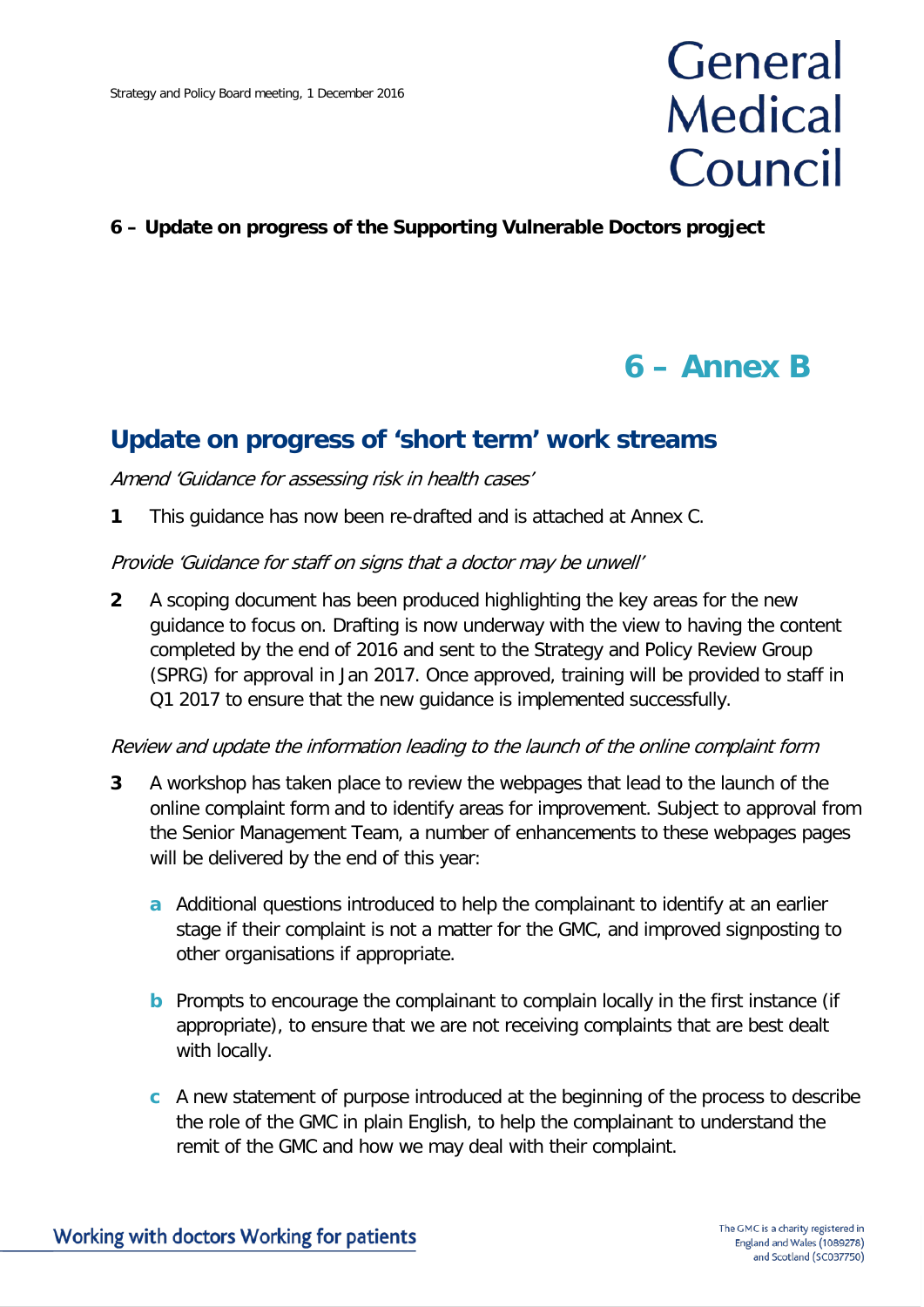- **d** Further clarity or examples of the types of complaints that the GMC will/won't investigate, to minimise the number of unsuitable enquiries we receive and to better manage complainants' expectations.
- **4** We will evaluate the success of these changes in 2017, whilst assessing if there are additional amendments that can be made once we have new functionality delivered by the Digital Media Strategy.

### Frontloading the investigation process

**5** We have been working with the Strategic Applications Project (SAP) team to put in place functionality to enable Triage to record allegations at the enquiry stage and for the Investigation Manager to develop the Case Plan. These enhancements will be delivered by end 2016 and will help to ensure that our investigation is more focussed and the evidential requirements are driven by the allegations that meet the threshold. In addition to this we have developed new guidance on when it is appropriate to seek Case Examiner advice during an investigation, so that we use this resource effectively to conclude cases as quickly as possible. A subsequent phase of work will be completed next year which will look at repositioning the role of the Case Examiner in the Investigation process, in order to ensure that we conclude cases effectively as quickly as possible and don't collect unnecessary evidence.

### Sharing health assessment reports where opinions differ

**6** We have implemented a process where, in certain cases, the independent health reports that make up a GMC health assessment are shared with the health assessors so that any differences of view can be discussed and narrowed. This helps with the development of a clearer picture about a doctor's health concerns, the impact on their fitness to practise and the steps needed to address them.

### Investigation staff/MPTS staff to actively promote the Doctors Support Service

**7** We have made contact with the British Medical Association (BMA) who have agreed to assist us to provide training to staff on what the service offers. This training is scheduled to take place by the end of 2016 (subject to the BMA's availability). In addition to this we are reviewing our written communications to doctors and considering new ways to promote the service. These changes to correspondence will be in place by end 2016.

### Develop guidance for Medical Supervisors who do not believe that a doctor is receiving appropriate treatment

**8** We have prepared clarification on this issue for the December letter of the associate newsletter. We will review this in 2017 when we consider the boundaries associated with the role of the Medical Supervisor.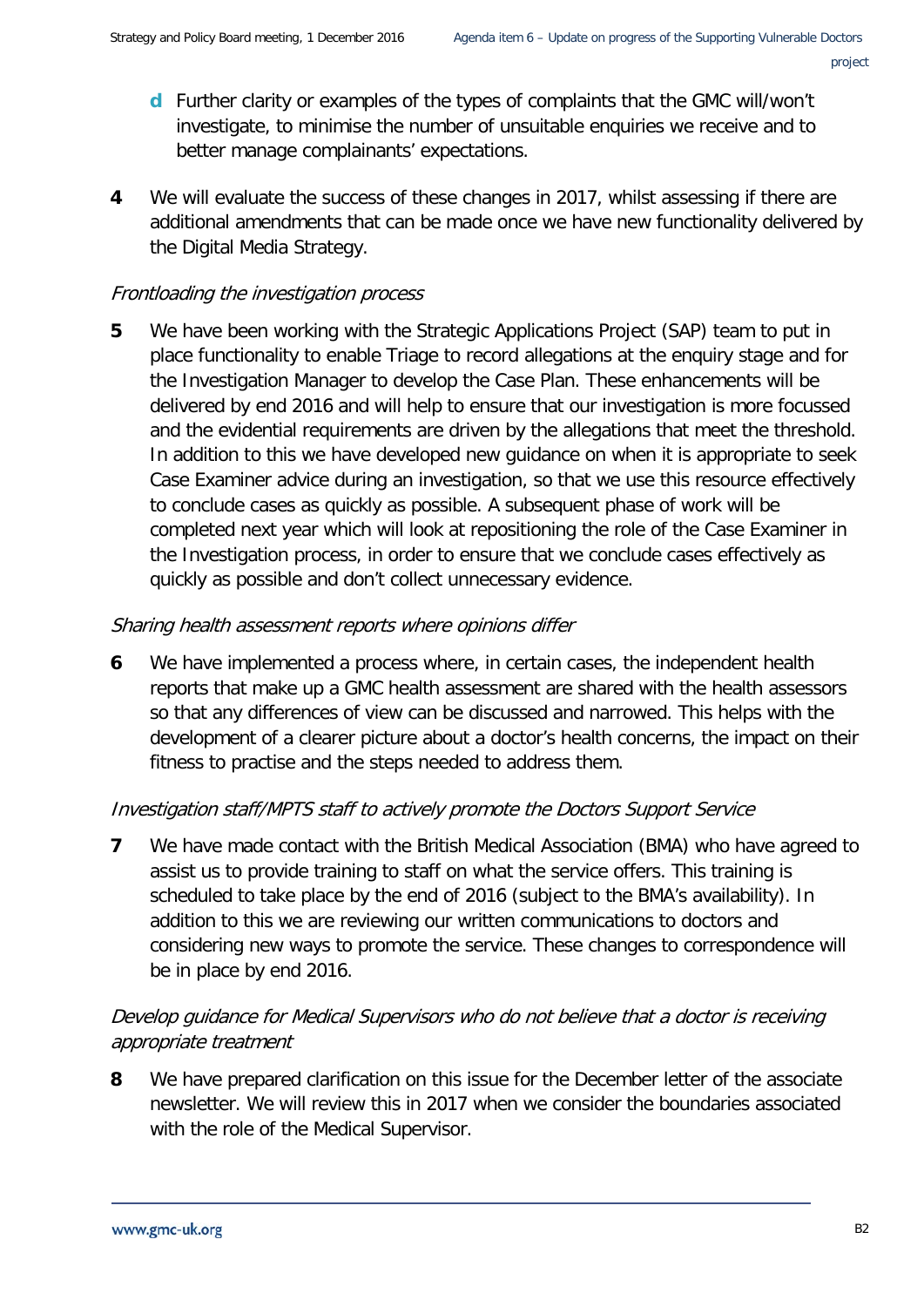### Trained MPTS staff to support doctors during hearings

**9** The MPTS E&D network is piloting a rota for providing support to doctors during hearings. This pilot will continue until end 2016 when it will be evaluated and a decision taken on the best way to continue to provide the service going forwards.

Meet with the Royal Colleges of Psychiatrists and GP's and the Faculty of Occ. Medicine to explore ways of making a senior medical appointment

**10** Earlier this month a teleconference was held with the Royal College of Psychiatrists and the Faculty of Occ. Medicine in order to explore ways to achieve this proposal. They advised that the best way to provide senior clinical input into the GMC on issues relating to vulnerable doctors was by ensuring that there was psychiatric expertise among GMC case examiners and by the establishment of an advisory board (to include psychiatric, occupational health and GP with special training expertise) to advise on the development of policy, processes and guidance. This will be further discussed with the Royal College of GPs who were unable to attend the initial teleconference.

### Develop guidance for staff on handling interactions with doctors who have expressed suicidal thoughts

**11** This guidance has now been approved and training to all FtP and MPTS colleagues has been scheduled. This is due to be completed by the end of December 2016.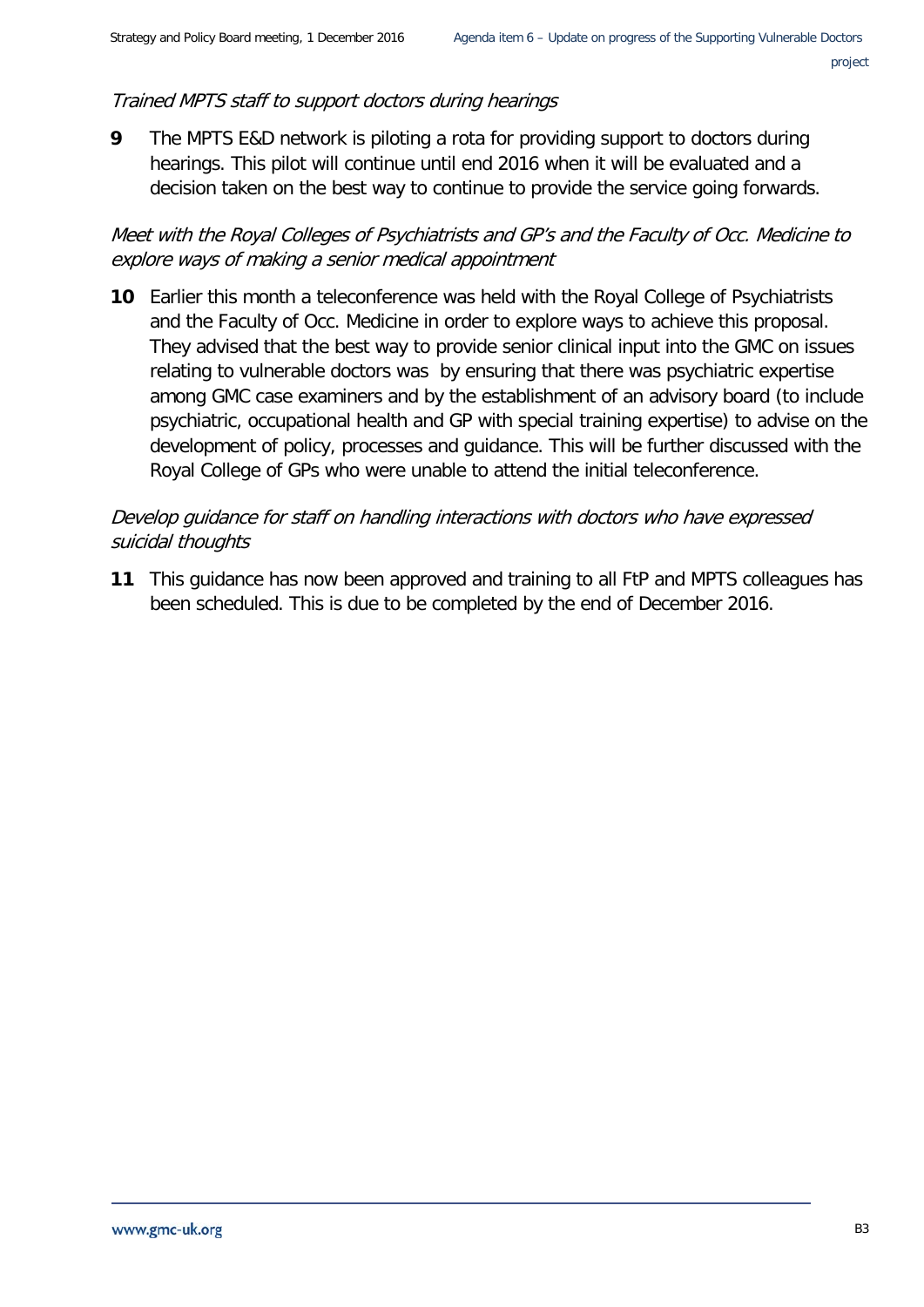# **6 – Update on the implementation of the Supporting**

## **Vulnerable Doctors project**

# General **Medical** Council

# **6 – Annex C**

# **Guidance for decision makers on assessing risk in health cases involving health concerns**

# **Introduction**

- **1** The purpose of this guidance is to assist GMC decision makers when considering whether we should undertake an investigation into a doctor who is suspected of having a health problem.
- **1**
- **2** Decision makers must ensure that they respectare mindful of the GMC's overarching objectives which are to protect, promote and maintain the health and safety of the public; promote and maintain public confidence in the profession; and promote and maintain proper standards and conduct for members of the profession.
- **3** Nevertheless, a GMC investigation may have a significant impact on the welfare of a doctor and
- **3** it should be possible, where the doctor is willing to discuss their health with their responsible officer, for the majority of health issues to be managed at local level without the need for a GMC health-investigation.
- **4** The guidance makes specific reference to the role of employers and responsible officers in managing concerns locally where appropriate. Particular emphasis will be placed on the role of the responsible officer, given that they have a statutory responsibility to manage concerns about doctors at a local level.
- **5** There will however be circumstances in which a doctor's health poses a risk to patients and that risk is not able to be, or is not being, effectively managed locally. The decision to open an investigation in relation to health concerns does not presuppose the outcome of such an investigation though and, but where the level of risk posed by a doctor's health is high, or appears high and cannot be clarified, it will be appropriate to investigate and proceed with a health assessment. <del>, however T</del>This guidance is intended to detailssets out the factors that will be likely to affect theaggravate or mitigate such risks.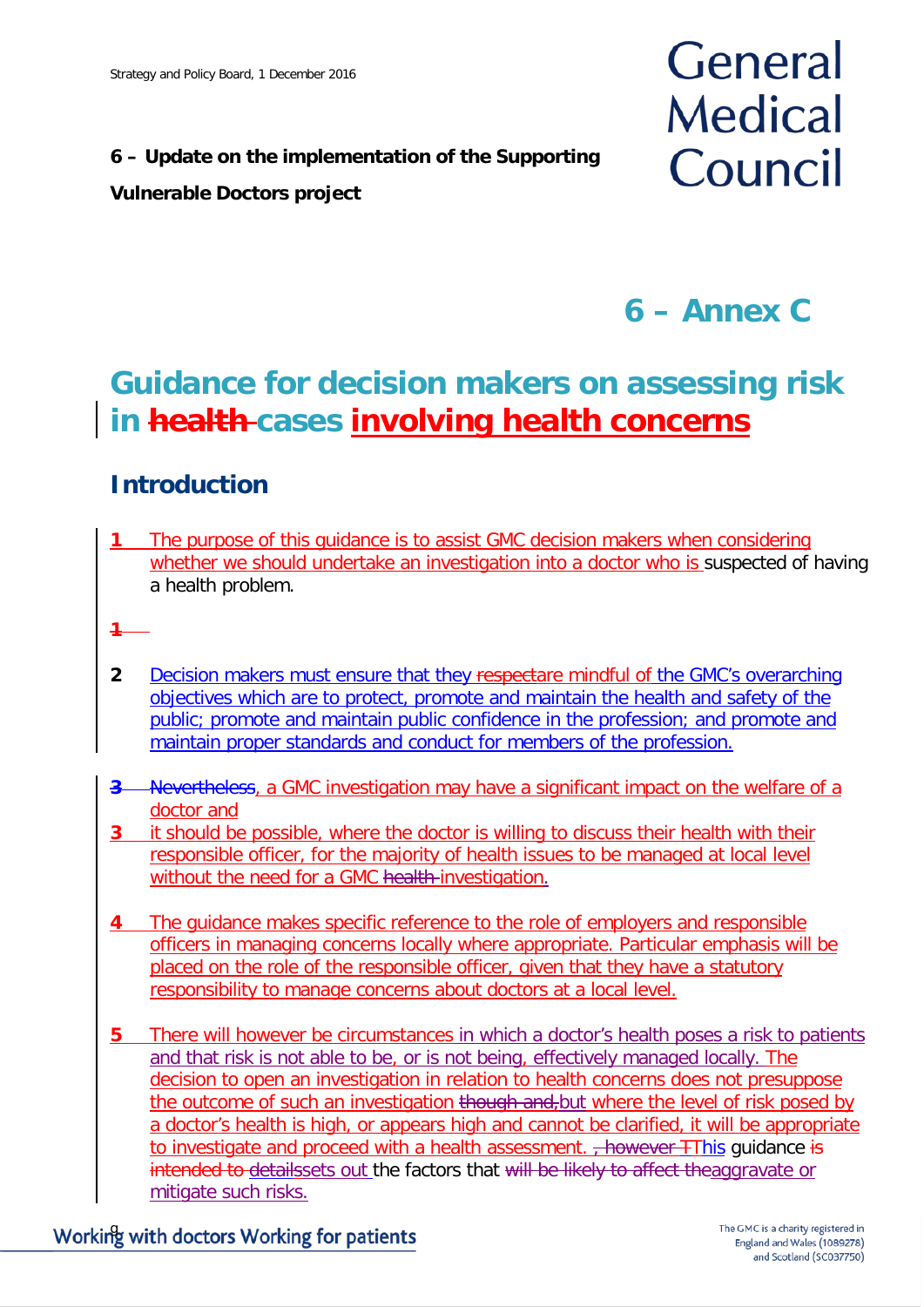- **6** If an investigation is opened, the GMC will make reasonable efforts to minimise the effect of the investigation process on a doctor's welfare and will direct doctors to appropriate support when necessary, for example the Doctor Support Service. perception of the level of risk posed by a doctor's reported health problem. However, should be possible for the majority of health issues to be managed at local level without the need for a GMC health investigation.
- **47** This guidance should be considered together with our other policy statements and guidance in relation to health. The guidance includes the following statements:

'There is no need for GMC intervention if there is no risk to patients or to public confidence because a doctor with a health issue has insight into the extent of their condition, and is seeking appropriate treatment, following the advice of their treating physicians and/or occupational health departments in relation to their work, and restricting their practice appropriately.' GMC Thresholds Guidance

'If you know or suspect that you have a serious condition that you could pass on to patients, or if your judgement or performance could be affected by a condition or its treatment, you must consult a suitably qualified colleague. You must follow their advice about any changes to your practice they consider necessary. You must not rely on your own assessment of the risk to patients.' Good medical practice

# **Information available at triage**

- **58** In most cases it is likely that, at the enquiry stage, the information given to the GMC us about the doctor's health will be incomplete. In view of that,  $\div$  this represents a problem in determining, at the point of triage, whether an investigation is necessary requires careful consideration. The level of detail provided will be influenced by the source of the enquiry; likely sources are as follows:
	- **a** 'self-reporting'
	- **b** referral from Police
	- **c** referral from Employer / Responsible Officer
	- **d** referral from treating GP
	- **e** referral from treating Psychiatrist
	- **f** referral from Occupational Health Physician
	- **g** referral from PHP/Sick Doctors Trust etc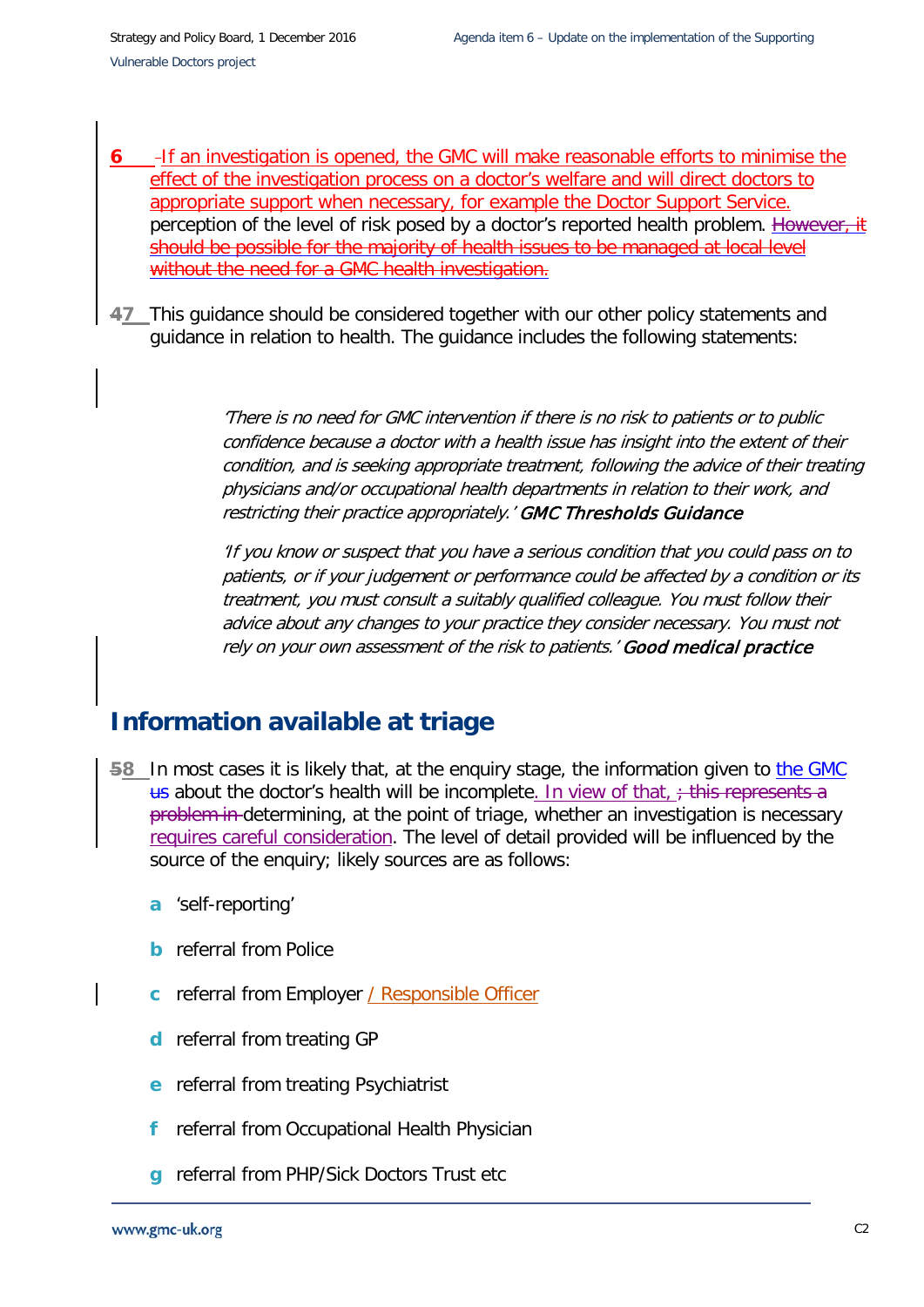- **h** concerned colleague, acquaintance or relative of the doctor.
- **69** In the case of a doctor who 'self-reports' it is possible that there will be a high level of cooperation and willingness to provide additional information. However, it is also possible that incomplete disclosure of information has occurred and some corroboration of theinformation to support the -doctor's account of his or her health issues will be necessary before making any decision on whether or not to open an investigation.
- **710** Additionally, where a referral from a person acting in a public capacity (PAPC) or from a complainant contains insufficient detail, it may be necessary for us-the GMC to obtain further information or clarification (eq via a Provisional Enquiry) before deciding on the appropriate triage outcome. The collection of further information at the point of triage may be delayed by the absence of the doctor's written consent to access confidential medical information. Nevertheless, if the concerns reported appear so serious as to raise concerns about either patient safety or the doctor's welfare, then an investigation should be opened without delay.

## **Factors that suggest that a health an investigation in relation to of health concerns may not be necessary**

- **811** If available at the enquiry stage, the following information is likely to suggest that we do not need to conduct our own investigation and that local management is appropriate:
	- **a** the type and severity of health problem reported is unlikely to affect the doctor's fitness to practise or pose a risk to patients either now or in the future
	- **b** there is no evidence that the doctor's health has had a significant effect on his their clinical competencyperformance or conduct to date
	- **c** evidence that the doctor has insight, and is receiving appropriate support and is compliaaint with appropriate treatment.

or support

- **d** evidence that all of the doctor's employers, and / or their Responsible Officer, and/ or Occupational Health Departments are aware of the health problems and are continuing to provide an appropriate level of support to mitigate any potential risk to patient safety
- **e** the doctor is in stable, long-term employment or training or works only in appropriately supervised environments
- **f** the doctor is subject to an effective locally managed action plan and is not directly providing clinical care. (eg the doctor has agreed not to work, or to has agreed to restrict their work appropriately in all clinical settings, until such time as they have been (re)assessed and given approval to resume normal working by an appropriate advisor)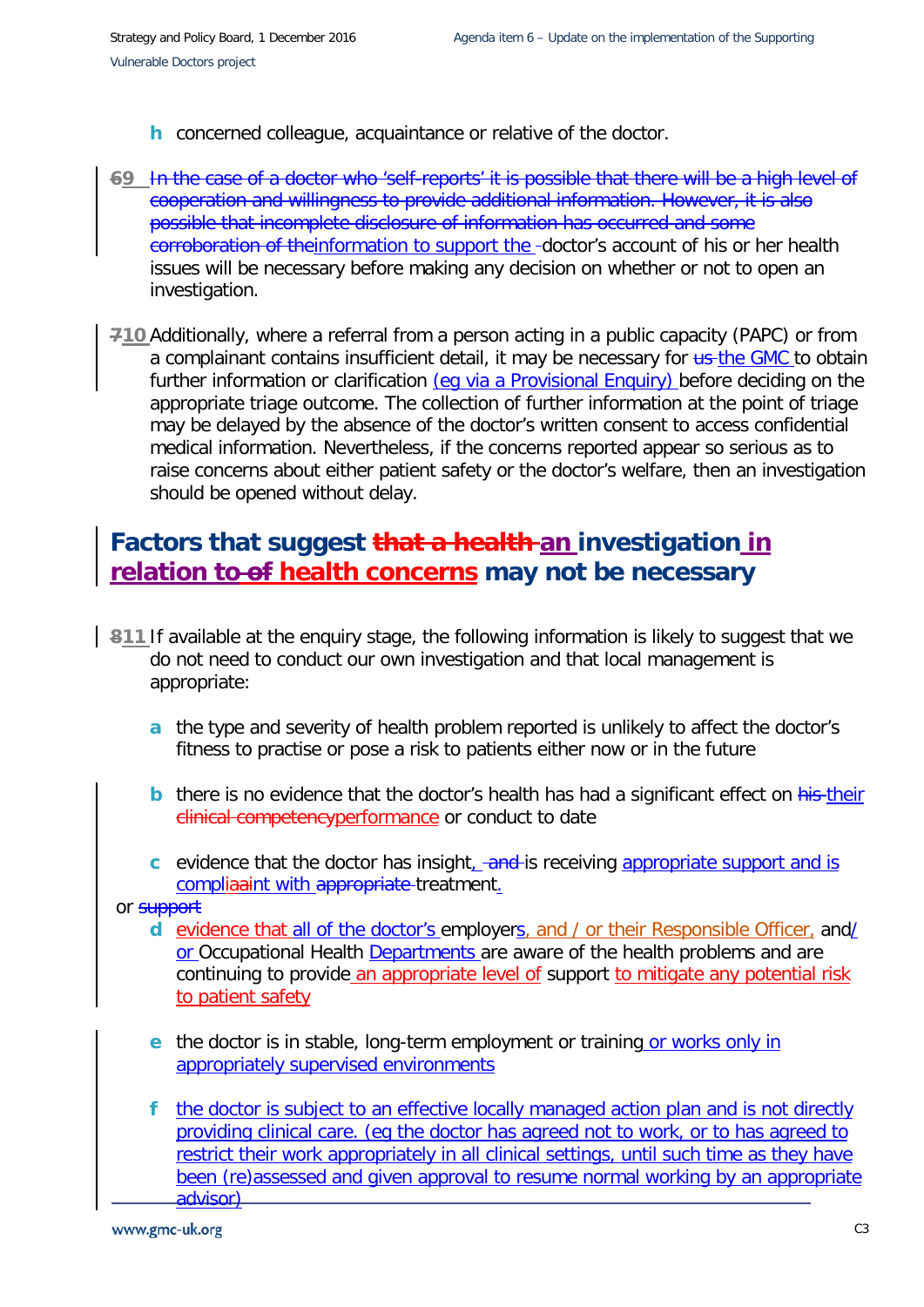- **g** the doctor is not working and is not actively seeking employment
- **h** independent medical opinion is available to support insight and compliance with treatment
- **h** there is no relevant GMC or Medical Practitioners Tribunal Service (MPTS) fitness to practise history

h the doctor is subject to an effective locally managed action plan and is not directly providing clinical care.

**912** The presence of one or more of these 'positive' indicators at the time of triage will assist the decision maker by making it clear that the doctor's health problem represents little or no risk to patient safety. However, the decision maker will take all relevant factors into account when determining whether an investigation is required.

# **Factors that suggest that a health an investigation in relation toof health concerns may be required**

- **1013** The presence of one or more of the following factors is likely to indicate that fitness to practise issues may arise and an investigation is likely to be required:
	- **a** the severity of health problem reported is more-likely to affect the doctor's fitness to practise or pose a risk to patients either now or in the future (eg the health problem has only recently been diagnosed, is not well controlled and is of a type that can be associated with high rates of relapse and lack of insight or compliance on the part of the doctor)

(eg, has high rates of relapse or is more likely to result in a lack of insight or cooperation on the part of the doctor)

- **b** the doctor's employers and / or Responsible Officer were previously unaware of any health concerns or and have been unable to implement an adequate support plan
- **c** the doctor is not in stable employment or training or has no Responsible Officer, and is known to be seeking work
- **d** independent medical opinion raises concern, or is conflicting, in relation to the doctor's level of insight or compliance
- **e** the doctor has a related or significant GMC or MPTS fitness to practise history
- **f** the doctor is (or was) part of a locally managed action plan but is intending to leave (or has left) employment while the existing employer believes that a risk to patient safety, or the doctor's welfare, persists.
- **g** the doctor is currently or has recently been detained under the Mental Health Act 1983 but the condition is improving and the risk of relapse is considered to be lownot significant.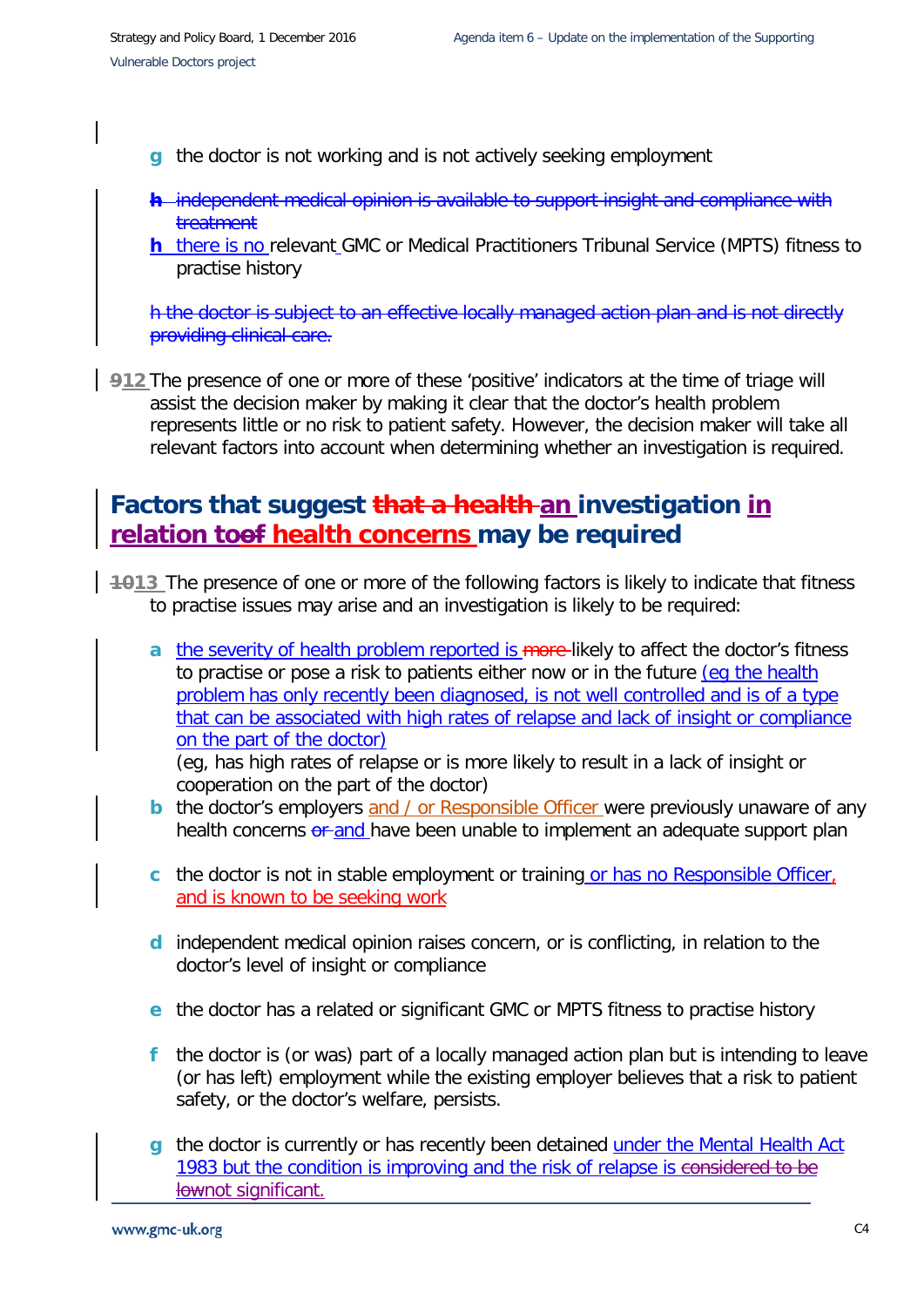# **Factors indicating that a health investigation in relation to of health concerns is mandatory indicated in all but exceptional circumstanceslikely to be required**

- **1114** The presence of any of the following factors indicates that an investigation must should be opened in all but exceptional circumstances:
	- **a** there is a clear risk to patients
	- **b** b the doctor is currently or has recently been compulsorily detained under the Mental Health Act 1983 and remains very unwell or at high risk of relapse
	- **c** there are serious existing performance and/or conduct concerns where health is likely to have been a contributory factor
	- **d** the doctor's health has led to proven?? involvement in criminal activity has been ?recently? convicted, cautioned or was the subject of a determination for an offence where health may be a contributory factor (eg drugs, alcohol, violence) $-1$  $-1$
	- **e** the doctor lacks insight, has failed to seek appropriate treatment, or has ceased to engage with support.
- **12** A GMC health investigation is likely tomay have a significant impact on the welfare of a doctor and, where possible, health issues should be managed locally. If an investigation is opened, the GMC will make reasonable efforts to minimise the effect of the investigation process on a doctor's welfare and will direct doctors to appropriate support when necessary.
- **13** However, the who may already be in a vulnerable condition. However, the primary consideration for decision makers at triage is to ensure that patient safety is protected. decision to open an a health case investigationin relation to does not presuppose the outcome of such an investigation and, where the level of risk posed by a doctor's health is potentially high, or appears high and cannot yet be quantified clarified, it will be appropriate to investigate proceed with a health assessment.open a case.

<span id="page-11-0"></span>March 2013January 2017 | Date for review: May 2017January 2019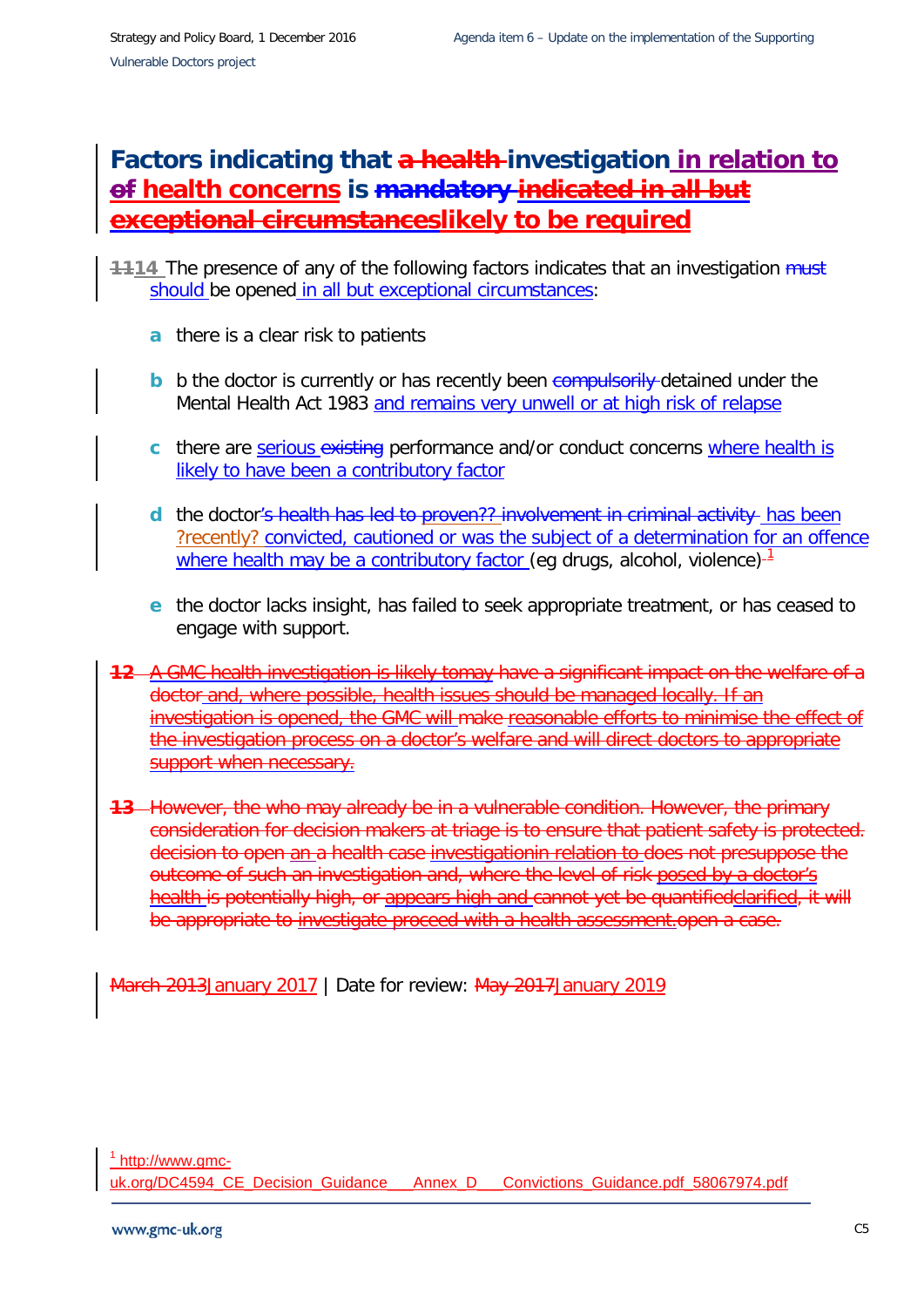# **6 – Update on the implementation of the Supporting**

## **Vulnerable Doctors project**

# General **Medical** Council

**6 – Annex D**

# **Guidance for decision makers on assessing risk in cases involving health concerns**

# **Introduction**

- **1** The purpose of this guidance is to assist GMC decision makers when considering whether we should undertake an investigation into a doctor who is suspected of having a health problem.
- **2** Decision makers must ensure that they are mindful of the GMC's overarching objectives which are to protect, promote and maintain the health and safety of the public; promote and maintain public confidence in the profession; and promote and maintain proper standards and conduct for members of the profession.
- **3** , a GMC investigation may have a significant impact on the welfare of a doctor and it should be possible, where the doctor is willing to discuss their health with their responsible officer, for the majority of health issues to be managed at local level without the need for a GMC investigation.
- **4** The guidance makes specific reference to the role of employers and responsible officers in managing concerns locally where appropriate. Particular emphasis will be placed on the role of the responsible officer, given that they have a statutory responsibility to manage concerns about doctors at a local level.
- **5** There will however be circumstances in which a doctor's health poses a risk to patients and that risk is not able to be, or is not being, effectively managed locally. The decision to open an investigation in relation to health concerns does not presuppose the outcome of such an investigation but where the level of risk posed by a doctor's health is high, or appears high and cannot be clarified, it will be appropriate to investigate and proceed with a health assessment. This guidance sets out the factors that aggravate or mitigate such risks.
- **6** If an investigation is opened, the GMC will make reasonable efforts to minimise the effect of the investigation process on a doctor's welfare and will direct doctors to appropriate support when necessary, for example the **Doctor Support Service**.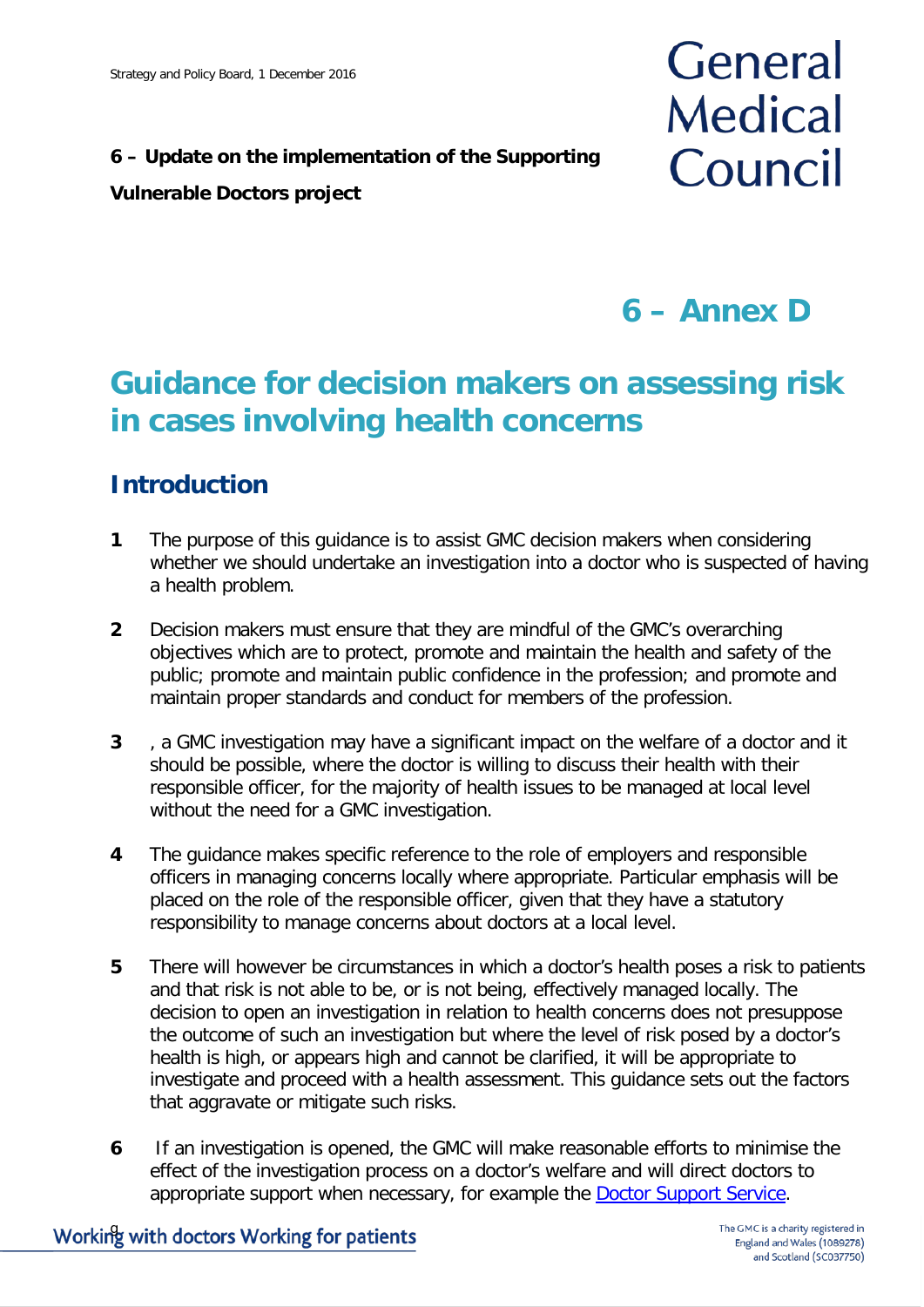perception of the level of risk posed by a doctor's reported health problem.

**7** This guidance should be considered together with our other policy statements and guidance in relation to health. The guidance includes the following statements:

> 'There is no need for GMC intervention if there is no risk to patients or to public confidence because a doctor with a health issue has insight into the extent of their condition, and is seeking appropriate treatment, following the advice of their treating physicians and/or occupational health departments in relation to their work, and restricting their practice appropriately.' GMC Thresholds Guidance

> 'If you know or suspect that you have a serious condition that you could pass on to patients, or if your judgement or performance could be affected by a condition or its treatment, you must consult a suitably qualified colleague. You must follow their advice about any changes to your practice they consider necessary. You must not rely on your own assessment of the risk to patients.' Good medical practice

## **Information available at triage**

- **8** In most cases it is likely that, at the enquiry stage, the information given to the GMC about the doctor's health will be incomplete. In view of that, determining, at the point of triage, whether an investigation is necessary requires careful consideration. The level of detail provided will be influenced by the source of the enquiry; likely sources are as follows:
	- **a** 'self-reporting'
	- **b** referral from Police
	- **c** referral from Employer / Responsible Officer
	- **d** referral from treating GP
	- **e** referral from treating Psychiatrist
	- **f** referral from Occupational Health Physician
	- **g** referral from PHP/Sick Doctors Trust etc
	- **h** concerned colleague, acquaintance or relative of the doctor.
- **9** information to support the doctor's account of his or her health issues will be necessary before making any decision on whether or not to open an investigation.
- **10** Additionally, where a referral from a person acting in a public capacity (PAPC) or from a complainant contains insufficient detail, it may be necessary for the GMC to obtain further information or clarification (eg via a Provisional Enquiry) before deciding on the appropriate triage outcome. The collection of further information at the point of triage may be delayed by the absence of the doctor's written consent to access confidential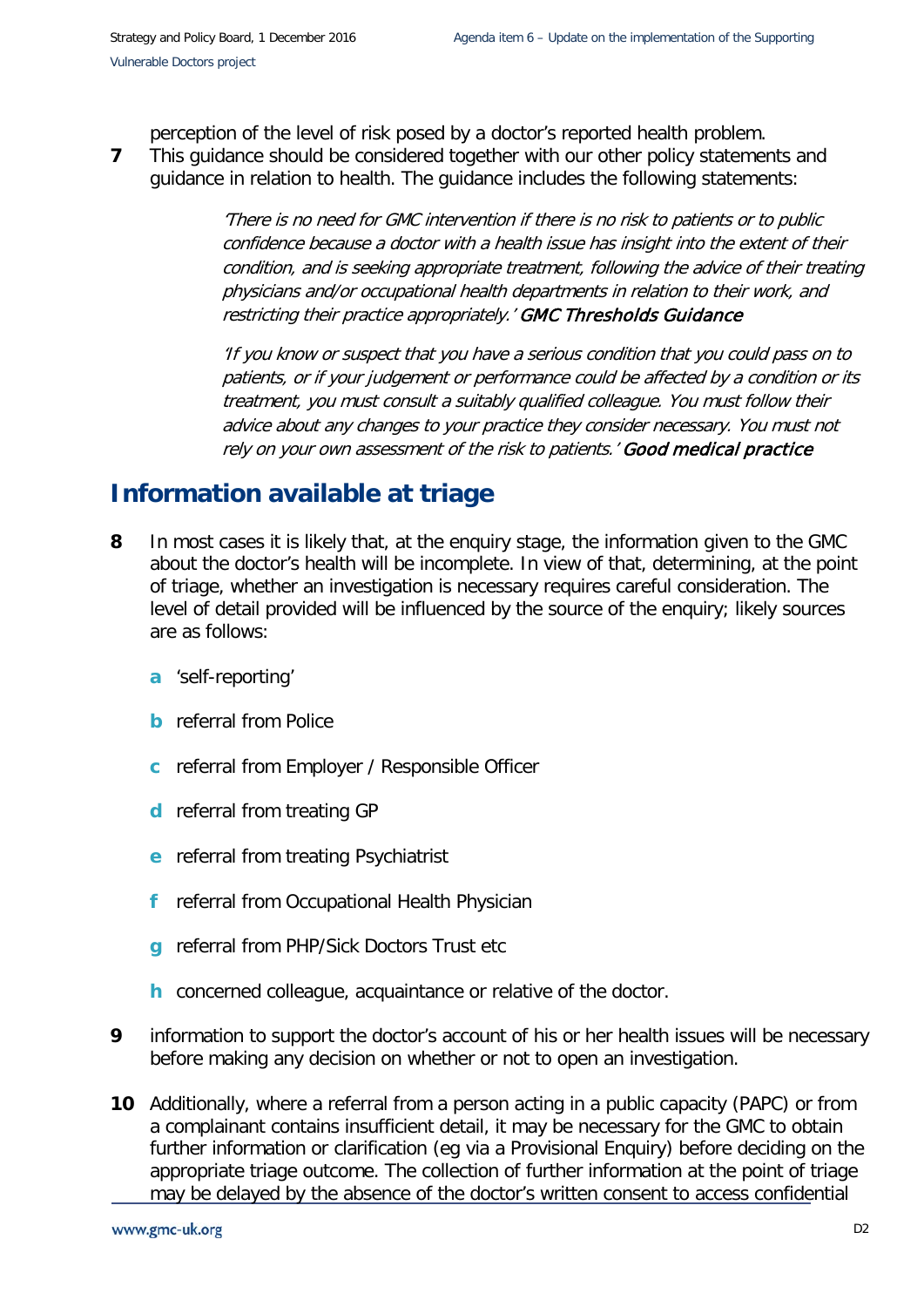medical information. Nevertheless, if the concerns reported appear so serious as to raise concerns about either patient safety or the doctor's welfare, then an investigation should be opened without delay.

# **Factors that suggest an investigation in relation to health concerns may not be necessary**

- **11** If available at the enquiry stage, the following information is likely to suggest that we do not need to conduct our own investigation and that local management is appropriate:
	- **a** the type and severity of health problem reported is unlikely to affect the doctor's fitness to practise or pose a risk to patients either now or in the future
	- **b** there is no evidence that the doctor's health has had a significant effect on their performance or conduct to date
	- **c** evidence that the doctor has insight, is receiving appropriate support and is compliant with treatment.

or

- **d** evidence that all of the doctor's employers, and / or their Responsible Officer, and/or Occupational Health Departments are aware of the health problems and are continuing to provide an appropriate level of support to mitigate any potential risk to patient safety
- **e** the doctor is in stable, long-term employment or training or works only in appropriately supervised environments
- **f** the doctor is subject to an effective locally managed action plan and is not directly providing clinical care. (eg the doctor has agreed not to work, or to has agreed to restrict their work appropriately in all clinical settings, until such time as they have been (re)assessed and given approval to resume normal working by an appropriate advisor)
- **g** the doctor is not working and is not actively seeking employment
- **h** there is no relevant GMC or Medical Practitioners Tribunal Service (MPTS) fitness to practise history
- **12** The presence of one or more of these 'positive' indicators at the time of triage will assist the decision maker by making it clear that the doctor's health problem represents little or no risk to patient safety. However, the decision maker will take all relevant factors into account when determining whether an investigation is required.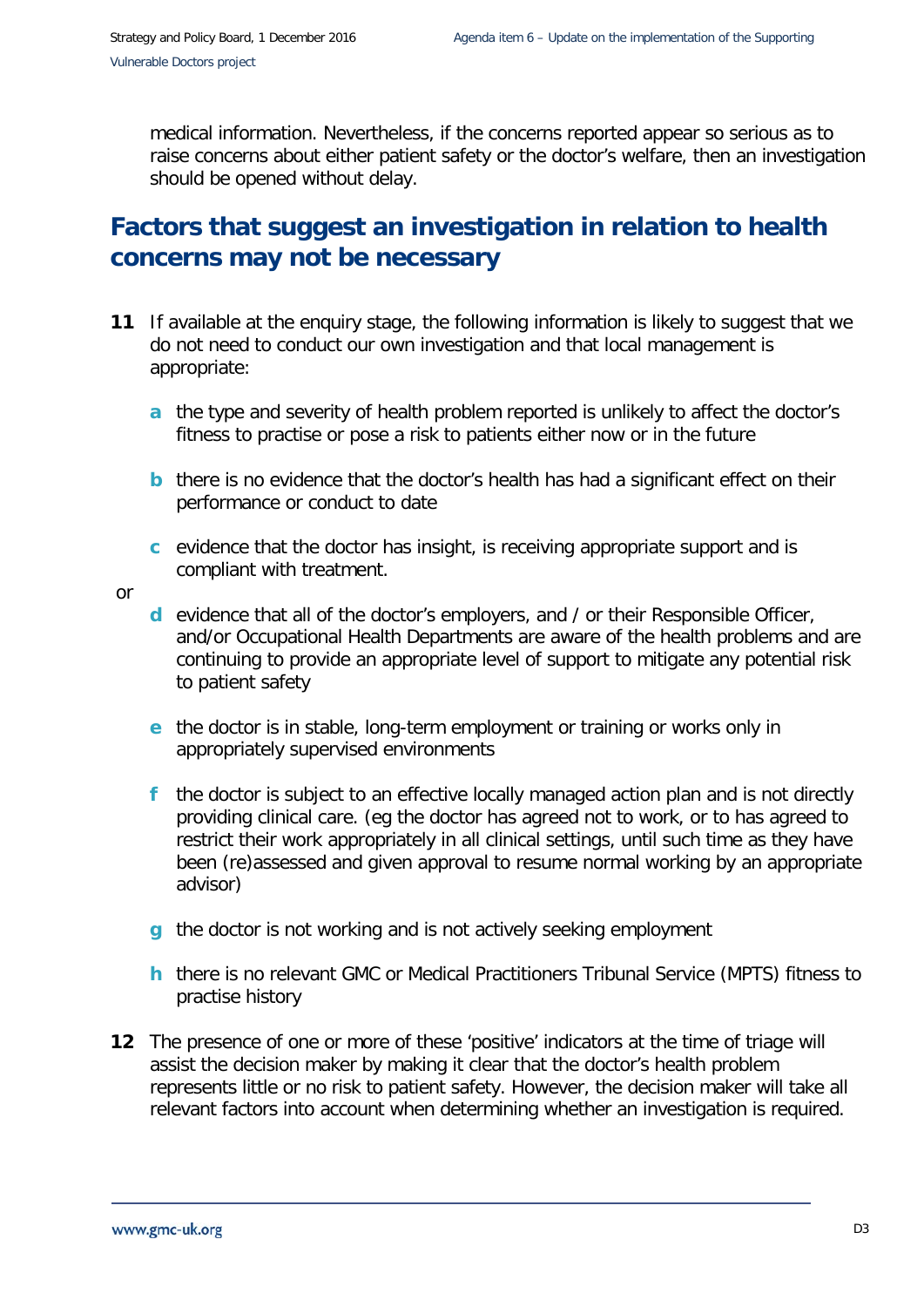# **Factors that suggest an investigation in relation to health concerns may be required**

- **13** The presence of one or more of the following factors is likely to indicate that fitness to practise issues may arise and an investigation is likely to be required:
	- **a** the severity of health problem reported is likely to affect the doctor's fitness to practise or pose a risk to patients either now or in the future (eg the health problem has only recently been diagnosed, is not well controlled and is of a type that can be associated with high rates of relapse and lack of insight or compliance on the part of the doctor)

(eg, has high rates of relapse or is more likely to result in a lack of insight or cooperation on the part of the doctor)

- **b** the doctor's employers and / or Responsible Officer were previously unaware of any health concerns and have been unable to implement an adequate support plan
- **c** the doctor is not in stable employment or training or has no Responsible Officer, and is known to be seeking work
- **d** independent medical opinion raises concern, or is conflicting, in relation to the doctor's level of insight or compliance
- **e** the doctor has a related or significant GMC or MPTS fitness to practise history
- **f** the doctor is (or was) part of a locally managed action plan but is intending to leave (or has left) employment while the existing employer believes that a risk to patient safety, or the doctor's welfare, persists.
- **g** the doctor is currently or has recently been detained under the Mental Health Act 1983 but the condition is improving and the risk of relapse is not significant.

# **Factors indicating that investigation in relation to health concerns is likely to be required**

- **14** The presence of any of the following factors indicates that an investigation should be opened in all but exceptional circumstances:
	- **a** there is a clear risk to patients
	- **b** b the doctor is currently or has recently been detained under the Mental Health Act 1983 and remains very unwell or at high risk of relapse
	- **c** there are serious performance and/or conduct concerns where health is likely to have been a contributory factor